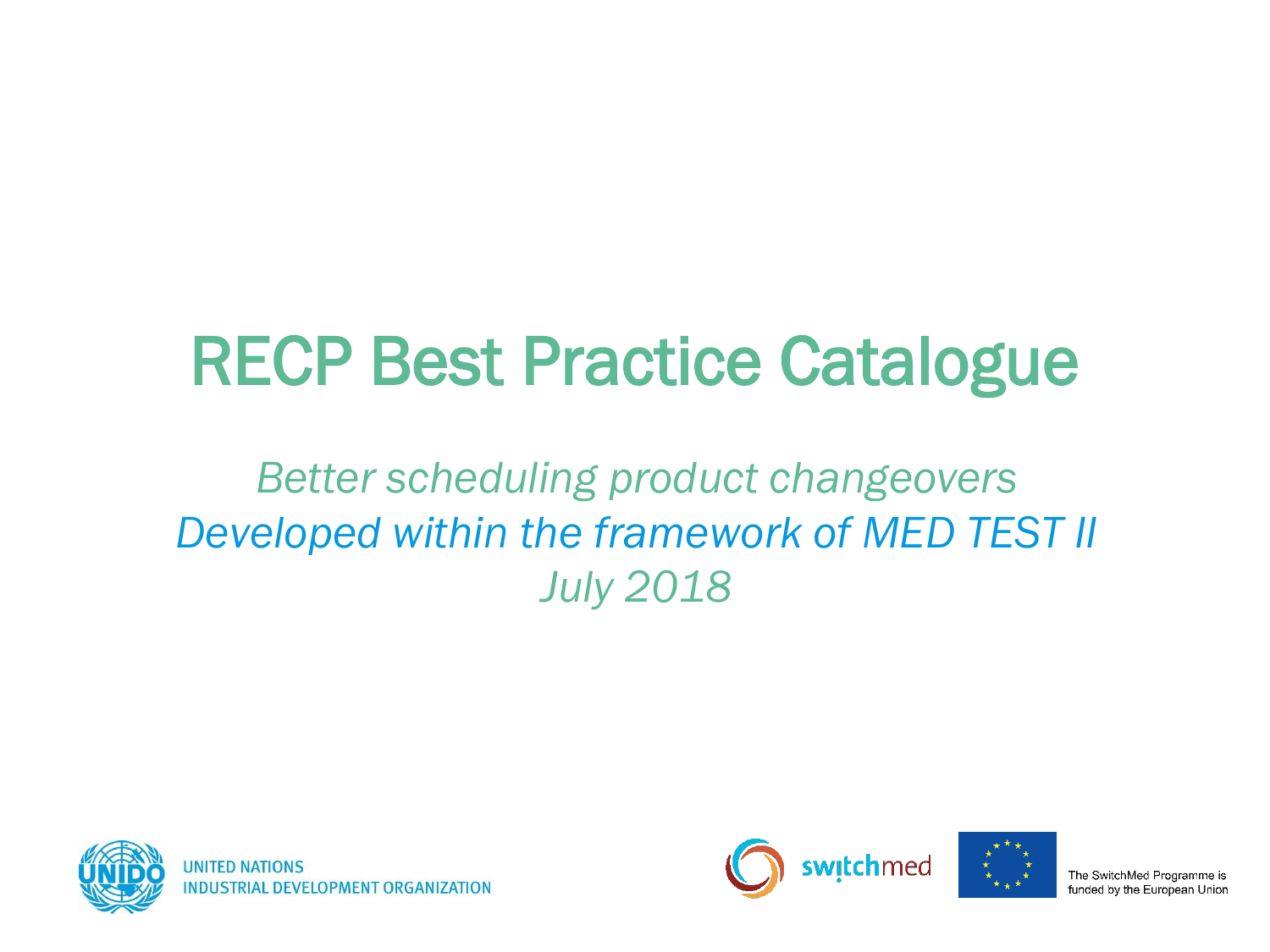| <b>SECTOR:</b>       | Food & Beverage                                                                      |
|----------------------|--------------------------------------------------------------------------------------|
| <b>SUBSECTOR:</b>    | Manufacture of soft drinks; production of mineral waters and other<br>bottled waters |
| <b>PRODUCTS</b>      | <b>Soft Drinks</b>                                                                   |
| <b>CATEGORY</b>      | Good Housekeeping                                                                    |
| <b>APPLICABILITY</b> | <b>Process</b>                                                                       |
|                      |                                                                                      |
| <b>COMPANY NAME</b>  |                                                                                      |
| <b>COMPANY SIZE</b>  | Large                                                                                |

TEST Training kit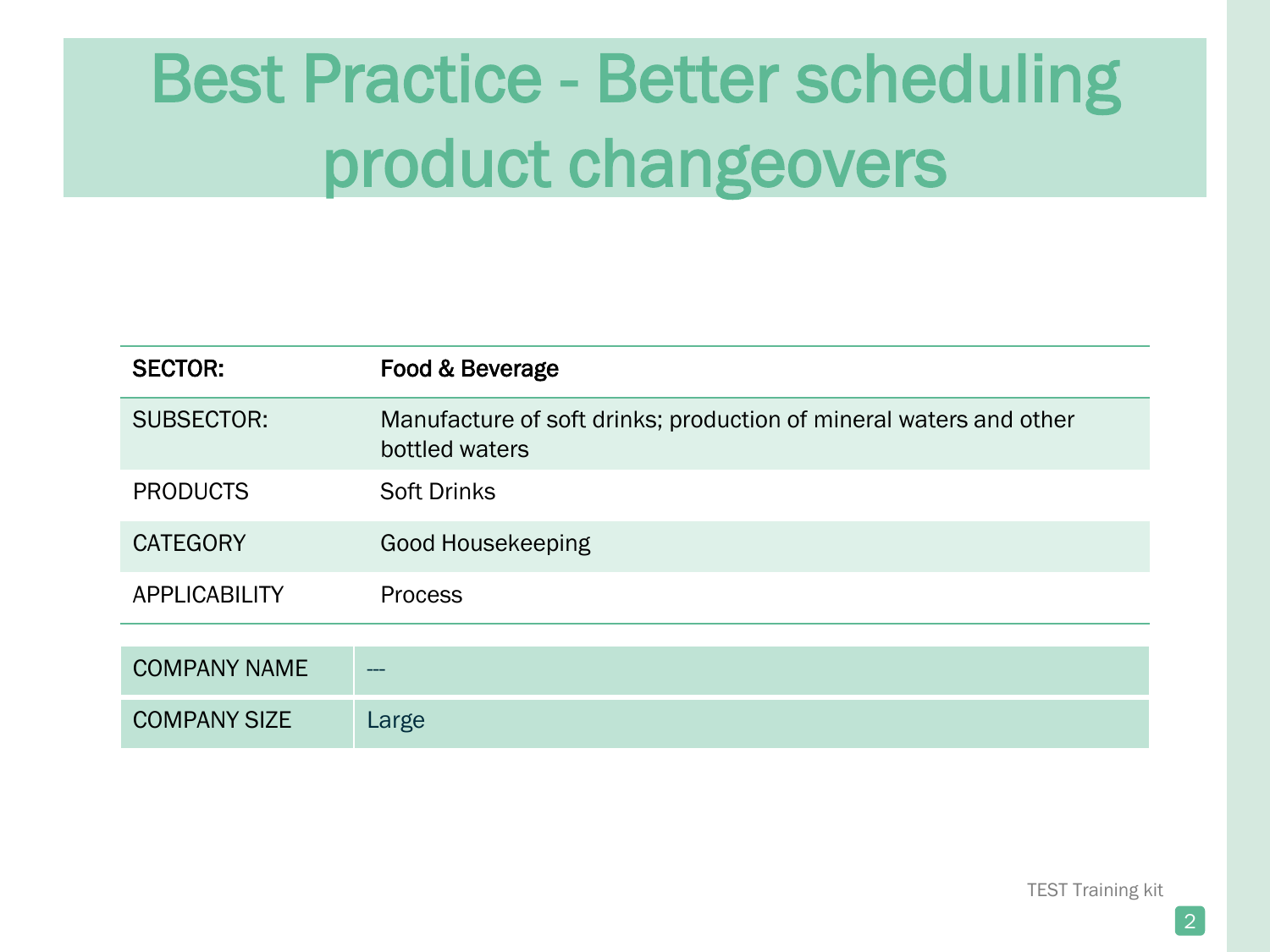| Description of the | The company changes the flavours of drinks $3 - 4$ times a day which affects     |
|--------------------|----------------------------------------------------------------------------------|
| problem            | water usage due to switching from one flavour to the other. This is done based   |
| (Base scenario):   | on demand. In order to keep high level of freshness, the company tries to ensure |
|                    | that products last for 60 days only when being distributed to the market.        |

| Description of the<br>solution | The company will try to reduce the flavour change per day to reduce the number<br>of CIP cycles, however, the implementation of this measure is related to market<br>demand. |
|--------------------------------|------------------------------------------------------------------------------------------------------------------------------------------------------------------------------|
|                                |                                                                                                                                                                              |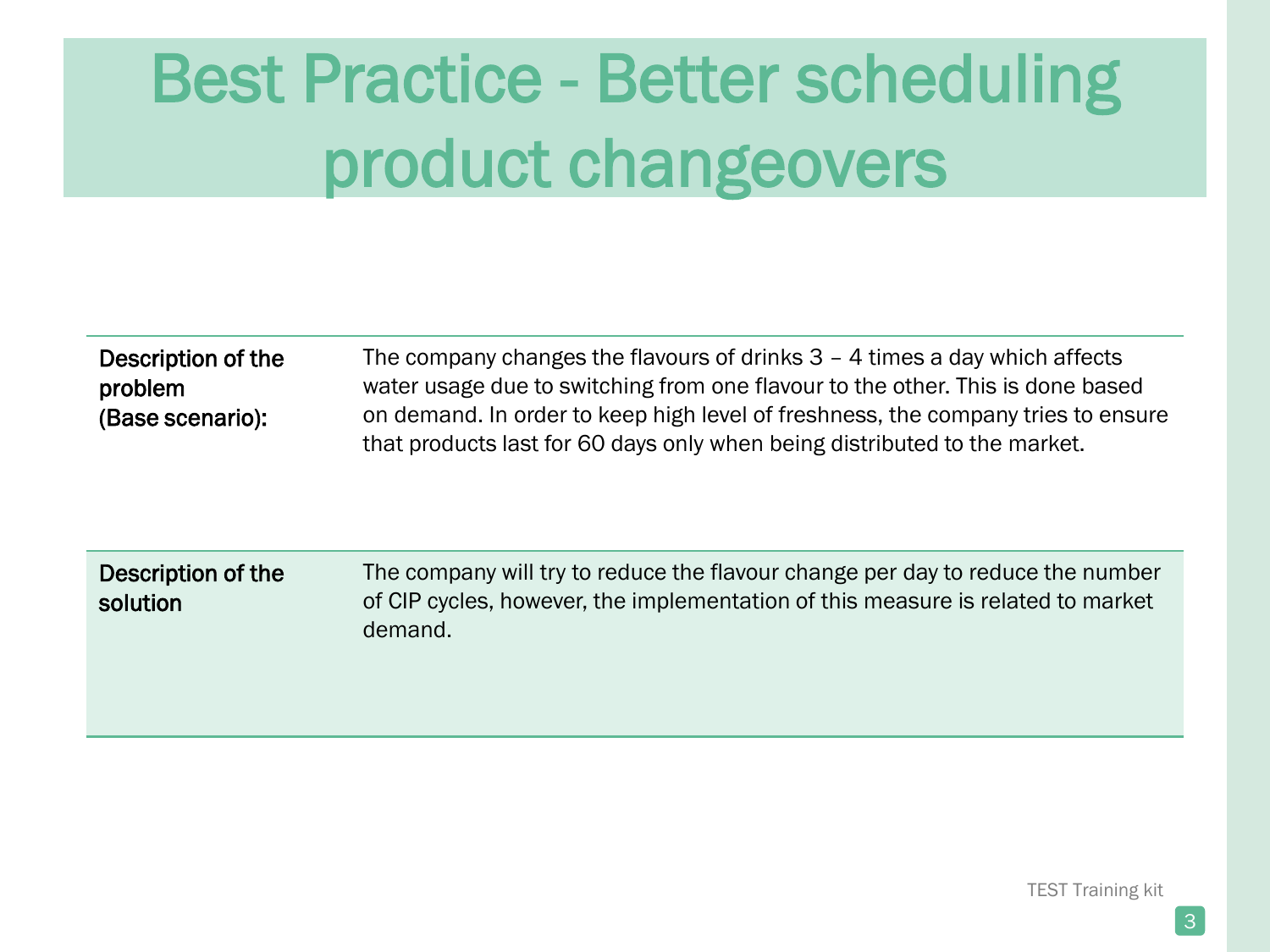| <b>Economic Benefits</b>           | Reducing one CIP cycle each day shall lead to:                                                       |
|------------------------------------|------------------------------------------------------------------------------------------------------|
|                                    | 5 m <sup>3</sup> /day of water could be saved (25%); 5 $*$ 300 days/year $*$ 2 Euro/m <sup>3</sup> = |
|                                    | 3,000 Euro/year                                                                                      |
|                                    | 6 kWh/day of electricity could be saved; $6 * 300 * 0.12$ Euro/kWh = 214                             |
|                                    | Euro/year                                                                                            |
|                                    | 35 kg/day of HFO could be saved; $35 * 300 * 0.408$ Euro/kg = 4,280 Euro/year                        |
|                                    | Total = $7,494$ Euro/year                                                                            |
|                                    |                                                                                                      |
|                                    | Note: This measure will not affect the total volume of production per year. It will organize         |
|                                    | the production schedule with regard to the number of flavors produced per day.                       |
| Environmental                      | 25% reduction of resource intensity for inputs used in cleaning                                      |
| <b>Benefits</b>                    | Energy Saving $= 1,800$ kWh/year                                                                     |
|                                    | Water Saving = $1,500 \text{ m}^3$ /year                                                             |
|                                    | HFO saving $=$ 10.5 ton/year                                                                         |
|                                    | Reduced $CO2$ emissions = 34.5 ton/year                                                              |
|                                    |                                                                                                      |
|                                    |                                                                                                      |
| <b>Health and safety</b><br>impact |                                                                                                      |